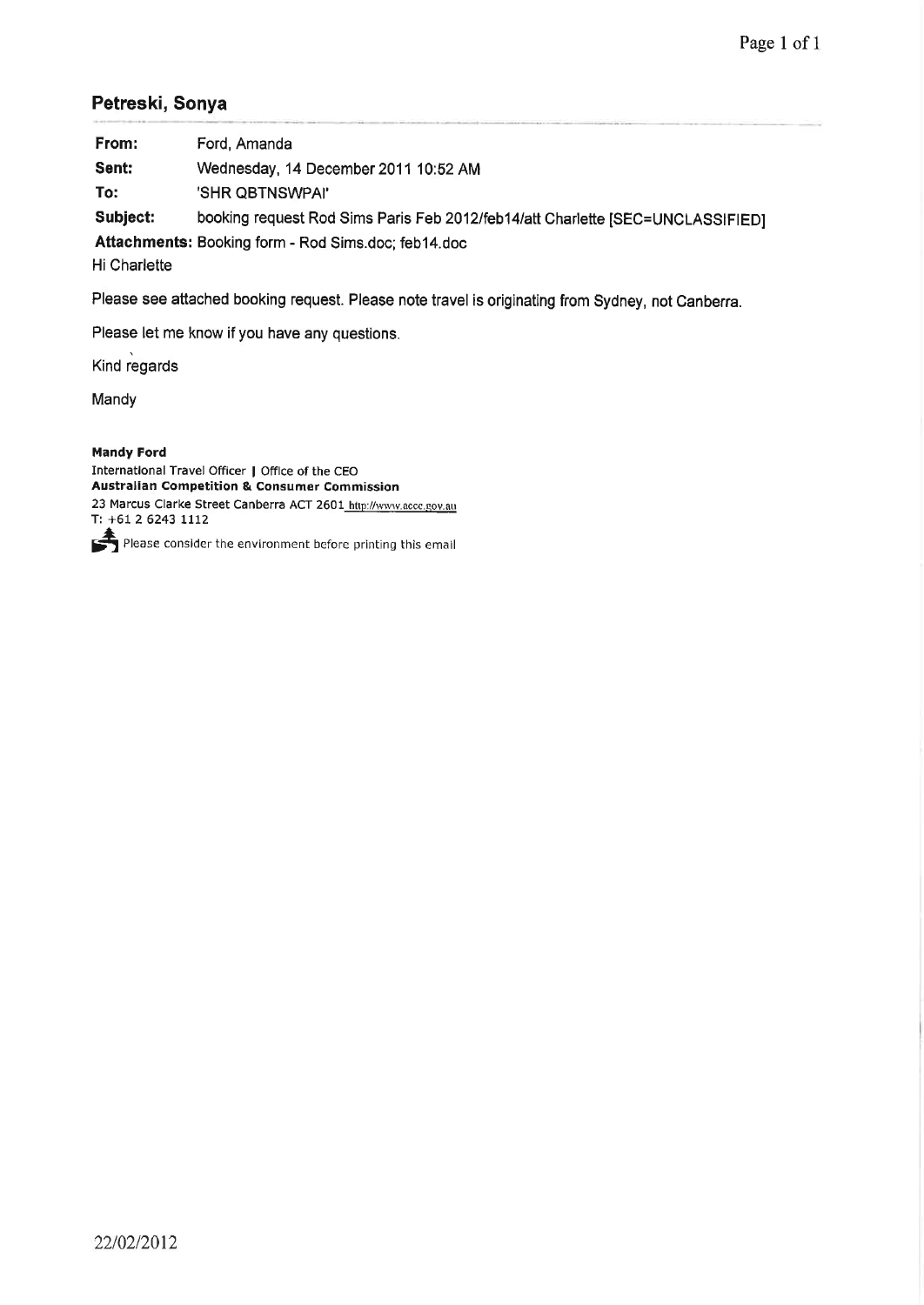### ACCG INTERNATIONAL TRAVEL BOOKING FORM

|                                                            | MR Number: MR122041 |                                                                           | <b>Profile Number:</b>                                                                      |                       |  |  |  |
|------------------------------------------------------------|---------------------|---------------------------------------------------------------------------|---------------------------------------------------------------------------------------------|-----------------------|--|--|--|
| <b>Cost Centre: DOCX</b>                                   |                     |                                                                           | Quote Reference: feb14                                                                      |                       |  |  |  |
|                                                            |                     |                                                                           |                                                                                             |                       |  |  |  |
|                                                            |                     | <b>Traveller Name</b> [as shown on passport]                              |                                                                                             |                       |  |  |  |
| <b>Rodney Graham Sims</b>                                  |                     |                                                                           |                                                                                             |                       |  |  |  |
| <b>Traveller Contact Details</b><br><b>After Hours No:</b> |                     |                                                                           |                                                                                             |                       |  |  |  |
|                                                            |                     |                                                                           | <b>Mobile No:</b>                                                                           |                       |  |  |  |
| <b>Passport Details</b>                                    |                     | Date of birth                                                             |                                                                                             |                       |  |  |  |
| Passport No.<br><b>TBA</b>                                 |                     |                                                                           | Date of Issue                                                                               | <b>Expiry date</b>    |  |  |  |
|                                                            |                     |                                                                           |                                                                                             |                       |  |  |  |
| <b>Flight Details</b><br><b>Date</b>                       | <b>Class</b>        | <b>Travelling From</b>                                                    | <b>Travelling To</b>                                                                        | <b>Preferred Time</b> |  |  |  |
| 11/02/12                                                   | <b>Business</b>     |                                                                           |                                                                                             |                       |  |  |  |
|                                                            |                     | <b>Sydney</b>                                                             | <b>Paris</b>                                                                                | Quote 1               |  |  |  |
| 17/02/12                                                   | <b>Business</b>     | <b>Paris</b>                                                              | <b>Sydney</b>                                                                               |                       |  |  |  |
|                                                            |                     |                                                                           |                                                                                             |                       |  |  |  |
|                                                            |                     |                                                                           |                                                                                             |                       |  |  |  |
| <b>Best Fare Declined</b>                                  |                     |                                                                           |                                                                                             |                       |  |  |  |
|                                                            |                     |                                                                           | Reason: late departure on 17 <sup>th</sup> possible means one less night at destination     |                       |  |  |  |
|                                                            |                     |                                                                           |                                                                                             |                       |  |  |  |
|                                                            |                     | <b>Accommodation</b> [preferred hotel or location]                        |                                                                                             |                       |  |  |  |
|                                                            |                     |                                                                           | Marriott Renaissance Le Parc Trocadero - please book departure date to allow early check in |                       |  |  |  |
| <b>Check-in Date</b>                                       |                     | 11/02/12                                                                  | <b>Check-out Date</b>                                                                       | 17/02/12              |  |  |  |
|                                                            |                     | <b>Car Hire</b> <i>[indicate if location other than airport required]</i> |                                                                                             |                       |  |  |  |
|                                                            |                     |                                                                           |                                                                                             |                       |  |  |  |
|                                                            |                     |                                                                           |                                                                                             |                       |  |  |  |
| <b>Pick-up City</b>                                        |                     | Time                                                                      | <b>Drop-off City</b>                                                                        | <b>Time</b>           |  |  |  |
|                                                            |                     |                                                                           |                                                                                             |                       |  |  |  |
| <b>Emergency Contact Details</b>                           |                     |                                                                           |                                                                                             |                       |  |  |  |
|                                                            |                     | <b>Name</b>                                                               |                                                                                             |                       |  |  |  |
| <b>Relationship to Traveller</b>                           |                     |                                                                           |                                                                                             |                       |  |  |  |
|                                                            | Phone No.           |                                                                           |                                                                                             |                       |  |  |  |
| <b>Frequent Flyer Information</b>                          |                     |                                                                           |                                                                                             |                       |  |  |  |
|                                                            | <b>Airline</b>      |                                                                           | <b>Number</b>                                                                               |                       |  |  |  |
|                                                            | Qantas              |                                                                           |                                                                                             |                       |  |  |  |
|                                                            |                     |                                                                           |                                                                                             |                       |  |  |  |
| <b>Other Preferences</b>                                   |                     |                                                                           |                                                                                             |                       |  |  |  |
|                                                            | <b>Seating</b>      |                                                                           | <b>Meals</b>                                                                                |                       |  |  |  |
|                                                            |                     |                                                                           |                                                                                             |                       |  |  |  |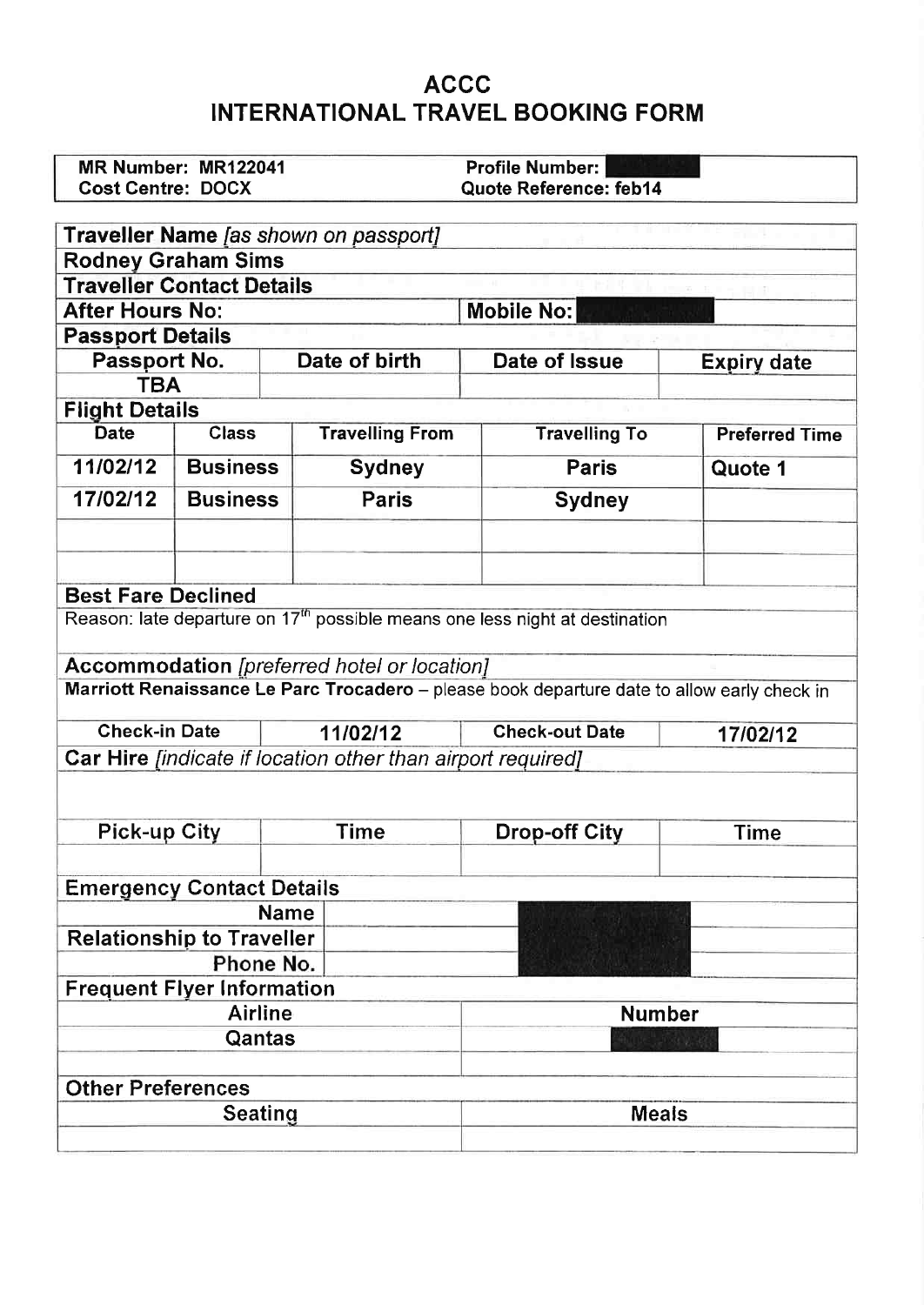## $\overline{\mathbf{QBT}}$  QBT Quotation - WOAG Ph.1300 660 256

| Date of Travel:           | <b>11FEB12</b>          |
|---------------------------|-------------------------|
| Name of Person Inquiring: | <b>AMANDA FORD</b>      |
| Department:               | ACCC.                   |
| Phone:                    | 02 6243 1112            |
| Fax/Email:                | AMANDA.FORD@ACCC.GOV.AU |

| Quote Date:          | 05DEC11           |
|----------------------|-------------------|
| Quote Reference:     | FEB <sub>14</sub> |
| <b>' Consultant:</b> | <b>CHARLETTE</b>  |

| <b>Quote Details</b>                    | Quote 1                                                       | Quote 2                                                                                                                        | Quote 3                 |
|-----------------------------------------|---------------------------------------------------------------|--------------------------------------------------------------------------------------------------------------------------------|-------------------------|
| <b>Airline</b>                          | <b>QANTAS</b>                                                 | <b>THAI AIRWAYS</b>                                                                                                            | SINGAPORE AIRLINES      |
| $\epsilon$<br><b>Class</b>              | <b>BUSINESS</b>                                               | <b>BUSINESS</b>                                                                                                                | <b>BUSINESS</b>         |
| Fare (AUD)                              | AUD7876.00                                                    | AUD8870.02                                                                                                                     | AUD6678.02              |
| Taxes (AUD)                             | AUD893.60                                                     | AUD306.90                                                                                                                      | AUD928.46               |
| <b>Routing</b>                          | Canberra/Sydney/Singapore/Paris/<br>Singapore/Sydney/Canberra | Canberra/Sydney/Singapore/<br>Canberra/Sydney/Bangkok/Paris/<br>Paris/Singapore/Sydney/<br>Bangkok/Sydney/Canberra<br>Canberra |                         |
| Minimum Stay                            | <b>Nil</b>                                                    | Nil                                                                                                                            | <b>Nil</b>              |
| Maximum Stay                            | 12months                                                      | 12months                                                                                                                       | 12months                |
| <b>Ticketing Deadline</b>               | 5 days before departure                                       | 14 days before departure                                                                                                       | 7 days before departure |
| <b>Changes</b>                          | Permitted                                                     | Permitted                                                                                                                      | Permitted               |
| <b>Cancellation before</b><br>departure | Permitted                                                     | AUD170.00                                                                                                                      | AUD120.00               |
| <b>Cancellation after</b><br>departure  | Permitted                                                     | AUD120.00<br>AUD170.00                                                                                                         |                         |
| E-Ticket / Paper Ticket                 | E-TICKET                                                      | <b>E-TICKET</b>                                                                                                                | <b>E-TICKET</b>         |
| <b>Office Reference</b>                 | GOV61                                                         | GOV61                                                                                                                          | GOV <sub>61</sub>       |

All amounts quoted are in AUD per person, unless specified All fares are subject to change without notice due to fare increases, currency fluctuations and availability.

-1-